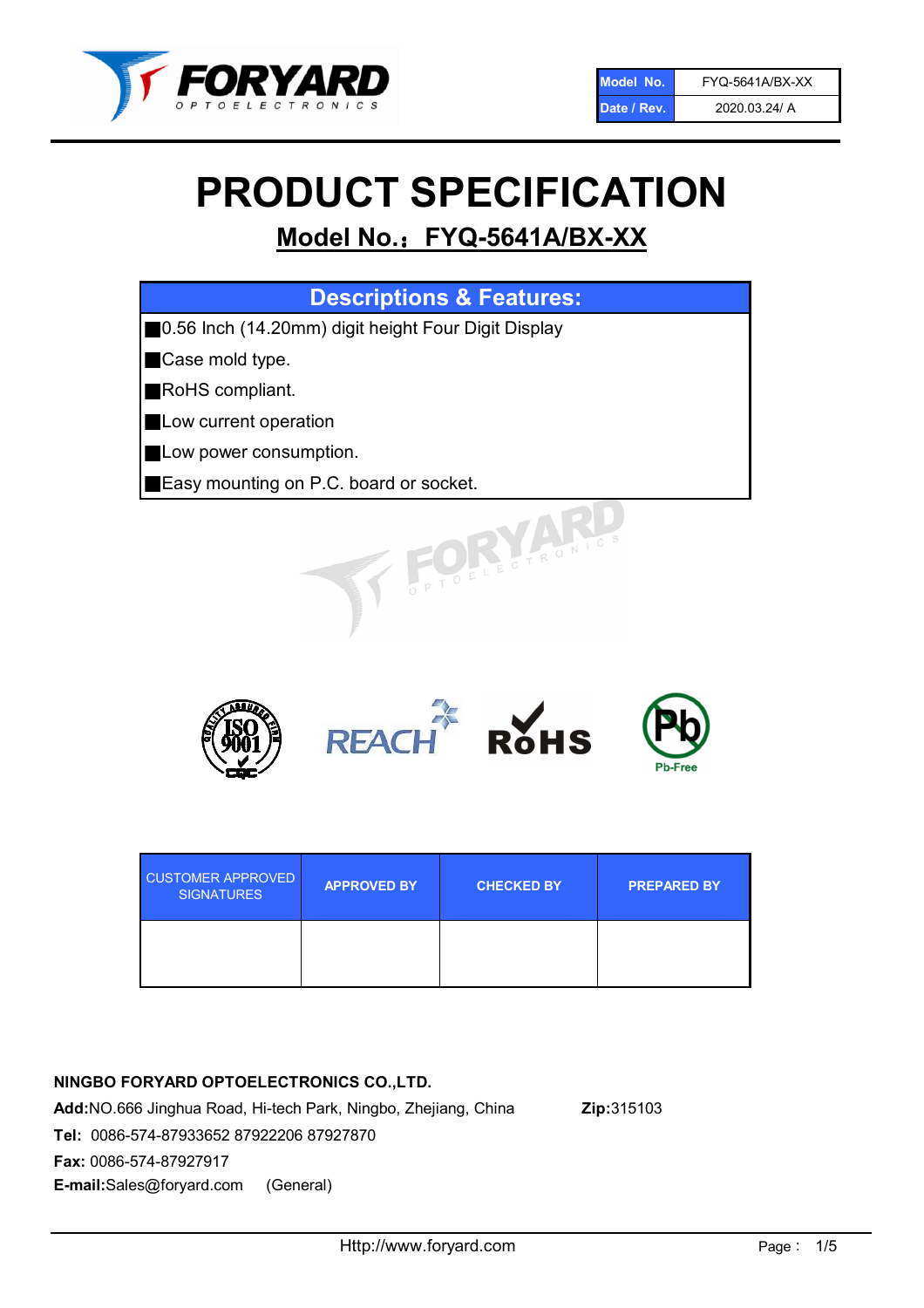

| Model No.   | FYQ-5641A/BX-XX |
|-------------|-----------------|
| Date / Rev. | 2020.03.24/ A   |

#### Model No.: FYQ-5641A/BX-XX

#### ■ -XX: REF Surface / Epoxy color

| <b>Color</b><br><b>Number</b> |                        |                           |               |                |
|-------------------------------|------------------------|---------------------------|---------------|----------------|
| <b>REF Surface Color</b>      | $\Box$ White           | ○ Black  ○ Gray           | $\circ$ Red   | IO Green       |
| <b>Epoxy Color</b>            | $\bigcirc$ Water Clear | $\circ$ White $\circ$ Red | $\circ$ Green | $\circ$ Yellow |

#### ■ Mechanical Dimensions







Notes:

- 1. All pins are Φ0.50[.020]mm
- 2. Dimension in millimeter [inch], tolerance is ±0.25 [.010] and angle is ±1° unless otherwise noted.
- 3. Bending≤Length\*1%.
- 4.The specifications,characteristics and technical data described in the datasheet are subject to change without prior notice.
- 5.The drawing is different from the actual one, please refer to the sample.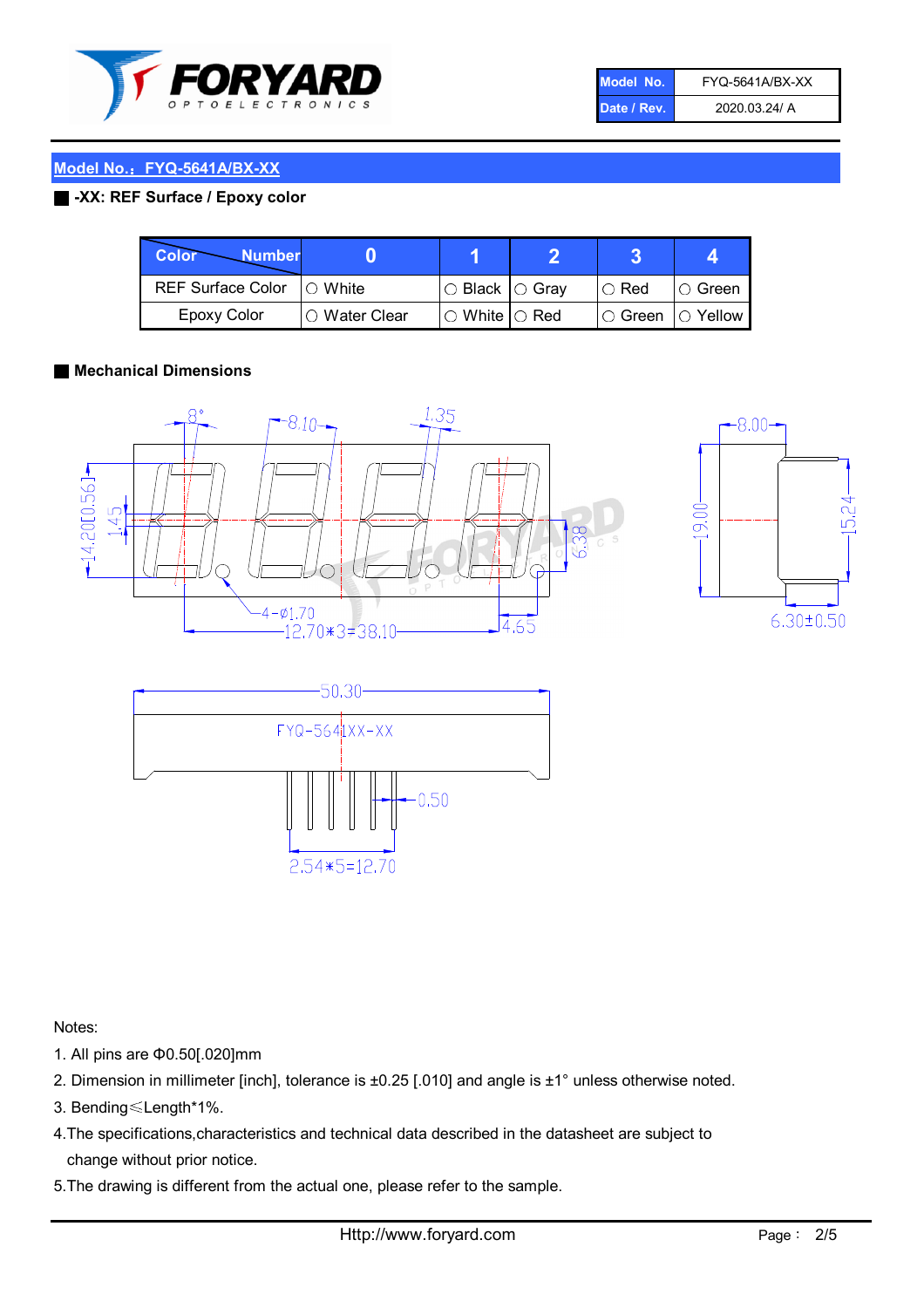

| Model No.   | FYQ-5641A/BX-XX |
|-------------|-----------------|
| Date / Rev. | 2020.03.24/ A   |

# Model No.: FYQ-5641A/BX-XX

# ■ All Light On Segments Feature & Pin Position

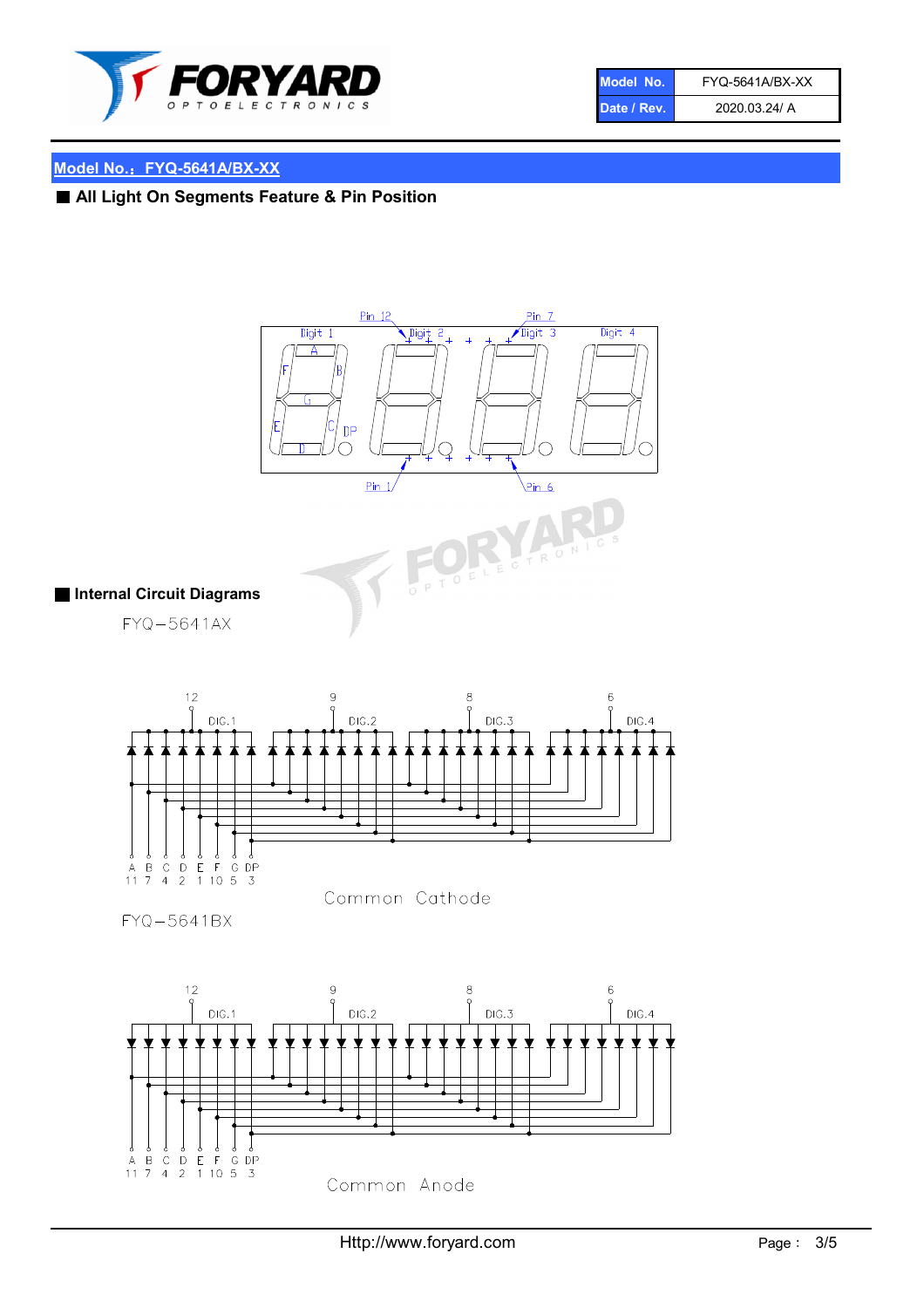

| Model No.   | <b>FYQ-5641A/BX-XX</b> |
|-------------|------------------------|
| Date / Rev. | 2020.03.24/ A          |

(Ta=25℃)

#### Model No.: FYQ-5641A/BX-XX

#### $\sim$  Absolute

| solute maximum ratings       |               |                       |              |            | (Ta=25℃)    |
|------------------------------|---------------|-----------------------|--------------|------------|-------------|
| <b>Parameter</b>             | <b>Symbol</b> | <b>Test Condition</b> | <b>Value</b> |            |             |
|                              |               |                       | <b>Min</b>   | <b>Max</b> | <b>Unit</b> |
| Reverse Voltage              | VR            | $IR = 30$             | 5            |            |             |
| <b>Forward Current</b>       | IF            |                       |              | 30         | mA          |
| Power Dissipation            | Pd            |                       |              | 100        | mW          |
| <b>Pulse Current</b>         | Ipeak         | Duty=0.1mS,1KHz       |              | 150        | mA          |
| <b>Operating Temperature</b> | Topr          |                       | $-40$        | $+85$      | °C          |
| Storage Temperature          | Tstr          |                       | -40          | $+85$      | °C          |

#### ■ Electrical-Optical Characteristics

#### ● Color Code & Chip Characteristics:(Test Condition:IF=10mA)

Typ Max S | Hi $\textsf{Red}$  | AlGaInP | 660nm LE 20nm | 2.00 | 2.50 D | Super Red | AIGaAs/DH | 650nm | 20nm | 2.00 | 2.50 E | Orange | GaAsP | 625nm | 35nm | 2.00 | 2.50 A | Amber | GaAsP | 610nm | 35nm | 2.00 | 2.50 Y | Yellow | GaAsP | 590nm | 35nm | 2.00 | 2.50 G Yellow Green AIGaInP | 570nm | 10nm | 2.00 | 2.50 3.00 3.80 3.00 3.80 W | White | InGaN/GaN | X=0.29,Y=0.30 |CCT:9500K| 3.00 | 3.80 UHR Ultra Hi Red | AlGaInP | 640nm | 20nm | 2.00 | 2.50 UR | Ultra Red | AlGaInP | 635nm | 20nm | 2.00 | 2.50 UE Ultra Orange | AIGaInP | 625nm | 20nm | 2.00 | 2.50 UA Ultra Amber | AIGaInP | 610nm | 20nm | 2.00 | 2.50  $UV$  Ultra Yellow  $\vert$  AlGaInP  $\vert$  590nm  $\vert$  20nm  $\vert$  2.00  $\vert$  2.50  $\text{UG}$  Ultra Yellow Green | AIGaInP | 570nm | 30nm | 2.00 | 2.50 PG Pure Green | InGaN | 520nm | 36nm | 3.00 | 3.80 30nm 3.00 3.80 30nm 3.00 3.80 UW |Ultra White | InGaN/GaN | X=0.29,Y=0.30 |CCT:9500K| 3.00 | 3.80 40~85 60~120~180 40~70 Segment-to-Segment Luminous Intensity ratio(Iv-M) 1.5:1 610nm 9~20(mw) 350~450 470nm 120~180 120~180 Ultra Blue InGaN/GaN InGaN/GaN 9~20(mw) 20~50 280~600 570nm | 30nm | 2.00 | 2.50 | 20~60 470nm 590nm InGaN/GaN B Blue I InGaN 570nm | 10nm | 2.00 | 2.50 | 10~20 30~105 30~135 460nm 520nm Ultra brightness **AlGaInP** AlGaInP 60nm AlGaInP 640nm Peak Wave Length $(\lambda_{\rm P})$ UB 460nm 635nm AlGaInP AlGaInP AlGaInP InGaN/GaN AlGaInP 10~20 Luminous **Intensity** (Iv) Unit:mcd AlGainP 660nm GaAsP GaAsP AlGaAs/DH **Spectral** Line halfwidth (∆λ1/2) 10~20 Standard brightness Forward Voltage(VF) Unit:V 15~30 10~20 625nm GaAsP 590nm **Emitting Color Dice Material** 10~21 610nm

#### Note:

1.Luminous Intensity is based on the Foryard standards.

2.Pay attention about static for InGaN